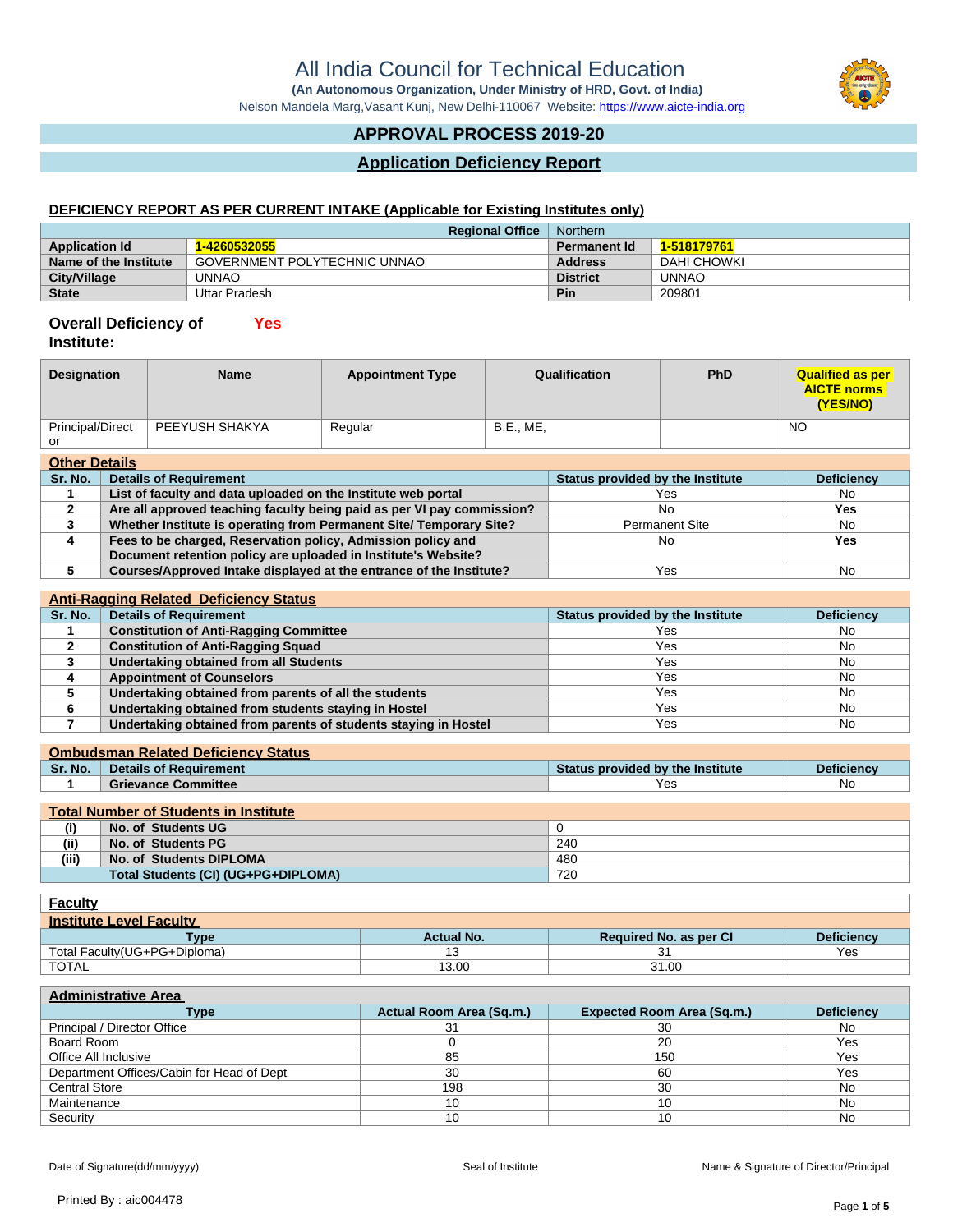# **Application Deficiency Report**



# **Application Status: Submitted**

**Application Sub-Status: Payment Not Applicable**

Report Generated on :-22/02/2019

| Housekeeping                     |        | שו     | No  |
|----------------------------------|--------|--------|-----|
| Pantry for Staff/Faculty         |        | שו     | Yes |
| Exam Control Office              |        | 30     | Yes |
| <b>Training Placement Office</b> |        | 30     | No  |
| <b>TOTAL</b>                     | 466.00 | 390.00 |     |
|                                  |        |        |     |

| <b>Amenities Area</b>   |                           |                                    |                   |
|-------------------------|---------------------------|------------------------------------|-------------------|
| <b>Type</b>             | Actual Room Area (Sq. m.) | <b>Expected Room Area (Sq. m.)</b> | <b>Deficiency</b> |
| Boys Common Room        |                           | 75                                 | Yes               |
| Girls Common Room       |                           | 75                                 | Yes               |
| Cafeteria               |                           | 150                                | Yes               |
| <b>Stationery Store</b> |                           | 10                                 | Yes               |
| First aid cum Sick Room |                           | 10                                 | Yes               |
| <b>TOTAL</b>            | 0.00                      | 320.00                             |                   |

| <b>Computational Facilities</b> |           |                 |                   |  |
|---------------------------------|-----------|-----------------|-------------------|--|
| <b>Type</b>                     | Available | <b>Required</b> | <b>Deficiency</b> |  |
| Internet Bandwidth              |           | 32              | Yes               |  |
| <b>Printers</b>                 |           |                 | No                |  |
| A1 size Color Printers          |           |                 | No                |  |
| Number of PCs in Language lab   |           | 20              | Yes               |  |
| <b>Legal Application S/W</b>    |           | 20              | Yes               |  |
| Legal System S/W                |           |                 | No                |  |
| PCs to Student ratio            | 125       | 123             | No                |  |
| <b>TOTAL</b>                    | 152.00    | 205.00          |                   |  |

| <b>Library Facilities</b>     |           |                 |                   |  |
|-------------------------------|-----------|-----------------|-------------------|--|
| Type                          | Available | <b>Required</b> | <b>Deficiency</b> |  |
| Volumes                       | 7005      | 6375            | No.               |  |
| Titles                        | 1309      | 2075            | Yes               |  |
| e-Books Titles                |           | 450             | Yes               |  |
| Journals                      |           | 21              | Yes               |  |
| Library Management Software   |           |                 | Yes               |  |
| Reading Room Seating Capacity | 40        | 115             | Yes               |  |
| MultiMediaPC                  |           | 10              | Yes               |  |
| <b>TOTAL</b>                  | 8354.00   | 9047.00         |                   |  |

| <b>Instructional Area-Common Facilities</b> |                 |                   |  |
|---------------------------------------------|-----------------|-------------------|--|
| Available                                   | <b>Required</b> | <b>Deficiency</b> |  |
| 248                                         | 150             | No                |  |
| 211                                         | 400             | Yes               |  |
|                                             | 66              | Yes               |  |
| 459.00                                      | 616.00          |                   |  |
|                                             |                 |                   |  |

| <b>Land Area Details</b>  |           |          |                   |  |
|---------------------------|-----------|----------|-------------------|--|
| Type                      | Available | Reauired | <b>Deficiency</b> |  |
| Total Area of Land        | 12.54     | 6.5      | No.               |  |
| Maximum number of Pieces  |           |          | No.               |  |
| Minimum per Piece of Area | 12.54     | ′.5      | No                |  |
| <b>TOTAL</b>              | 26.08     | 16.00    |                   |  |

| <b>ENGINEERING AND TECHNOLOGY / Existing Programme</b> |                      |                                   |                                     |                   |
|--------------------------------------------------------|----------------------|-----------------------------------|-------------------------------------|-------------------|
| Type                                                   | Level                | <b>Actual Room</b><br>Area (Sqm.) | <b>Expected Room</b><br>Area (Sqm.) | <b>Deficiency</b> |
| Class Rooms - PG                                       | <b>POST GRADUATE</b> | 75                                | 132                                 | Yes               |
| Laboratories-All                                       | UG/PG                |                                   | 198                                 | Yes               |
| Workshops - Basic                                      | UG/PG                |                                   | 200                                 | Yes               |
| Drawing Halls                                          | UG/PG                |                                   | 132                                 | Yes               |
| Seminar Hall                                           | UG/PG                |                                   | 132                                 | Yes               |
| TOTAL                                                  |                      | 75.00                             | 794.00                              |                   |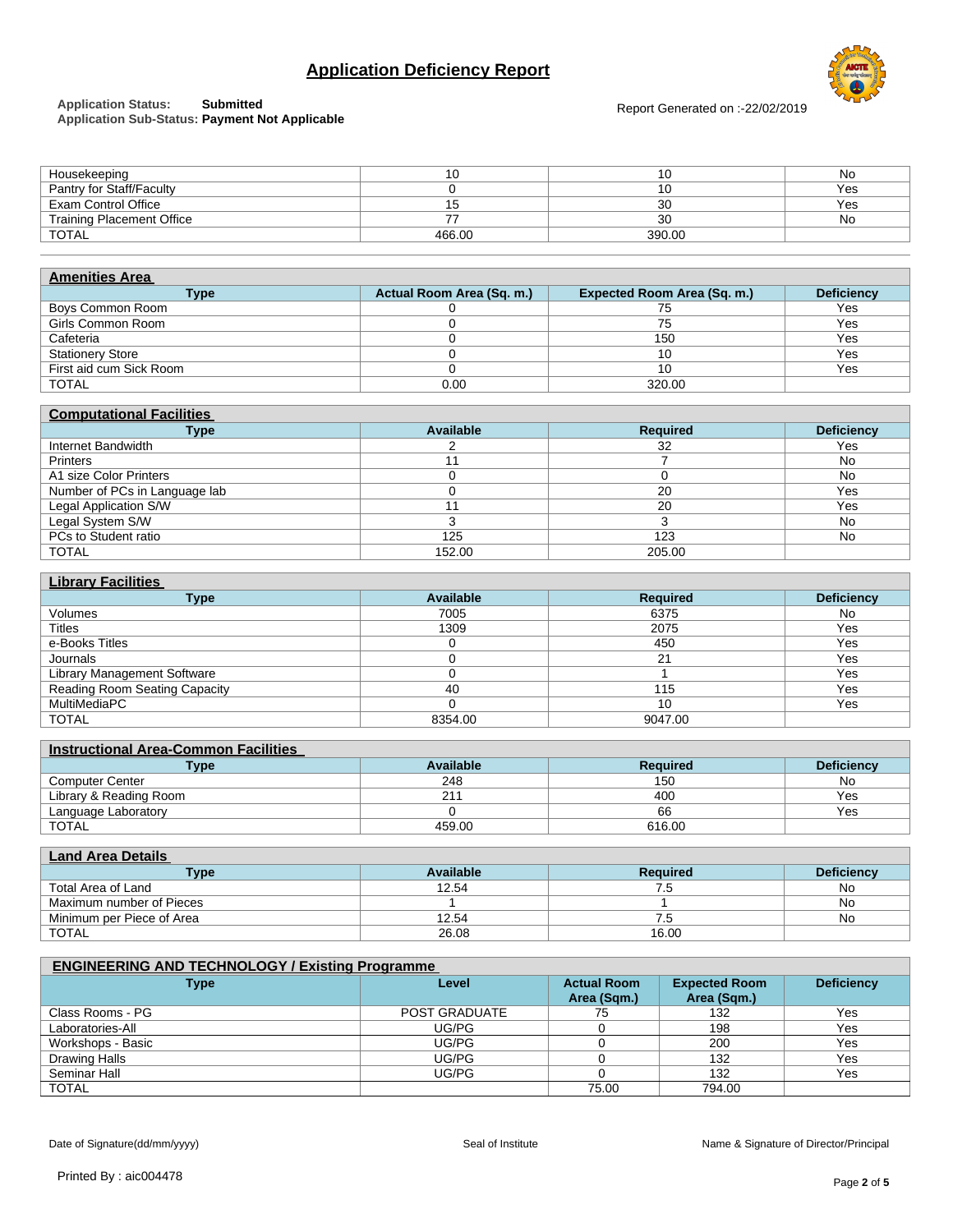**Application Status: Submitted Application Sub-Status: Payment Not Applicable**



| <b>ENGINEERING AND TECHNOLOGY-Diploma / Existing Programme</b> |                      |                                   |                                     |                   |
|----------------------------------------------------------------|----------------------|-----------------------------------|-------------------------------------|-------------------|
| <b>Type</b>                                                    | <b>Level</b>         | <b>Actual Room</b><br>Area (Sqm.) | <b>Expected Room</b><br>Area (Sqm.) | <b>Deficiency</b> |
| <b>ClassRooms</b>                                              | Diploma/Post Diploma | 601                               | 462                                 | <b>No</b>         |
| <b>Tutorial Room</b>                                           | Diploma/Post Diploma | 120                               | 66                                  | No                |
| Laboratories                                                   | Diploma/Post Diploma | 1200                              | 1056                                | No                |
| Additional Workshop/Labs                                       | Diploma/Post Diploma |                                   |                                     | No                |
| Workshops - Basic                                              | Diploma/Post Diploma | 200                               | 200                                 | No                |
| Drawing Halls                                                  | Diploma/Post Diploma | 150                               | 132                                 | No                |
| Seminar Hall                                                   | Diploma/Post Diploma | 150                               | 132                                 | No                |

TOTAL 2421.00 2048.00

| <b>Other Facilities</b> |                                                                                      |                     |                   |  |
|-------------------------|--------------------------------------------------------------------------------------|---------------------|-------------------|--|
| Sr. No.                 | <b>Type</b>                                                                          | <b>Availability</b> | <b>Deficiency</b> |  |
| $\mathbf{1}$            | All Weather Approach (Motorised Road)                                                | Yes                 | No                |  |
| $\overline{2}$          | <b>Barrier free Environment</b>                                                      | Yes                 | <b>No</b>         |  |
| 3                       | <b>Electric Supply</b>                                                               | Yes                 | <b>No</b>         |  |
| 4                       | General Insurance                                                                    | Yes                 | No                |  |
| 5                       | <b>Institution Web Site</b>                                                          | Yes                 | No                |  |
| 6                       | Standalone Language Laboratory                                                       | <b>No</b>           | Yes               |  |
| 7                       | Medical & Counseling                                                                 | Yes                 | <b>No</b>         |  |
| 8                       | <b>Notice Boards</b>                                                                 | Yes                 | No                |  |
| 9                       | Potable Water Supply                                                                 | Yes                 | No                |  |
| 10<br>11                | <b>Safety Provisions</b><br>Sewage Disposal System                                   | Yes<br>Yes          | No<br><b>No</b>   |  |
| 12                      | Telephone & FAX                                                                      | Yes                 | <b>No</b>         |  |
| 13                      | <b>Vehicle Parking</b>                                                               | Yes                 | No                |  |
| 14                      | <b>First Aid</b>                                                                     | Yes                 | No                |  |
| 15                      | Appointment of Student Counsellor                                                    | Yes                 | <b>No</b>         |  |
| 16                      | Establishment of Anti Ragging committee                                              | Yes                 | No.               |  |
| 17                      | Establishment of committee for SC/ST                                                 | Yes                 | No                |  |
| 18                      | Establishment of Internal Complaint Committee(ICC) As per section 4 of               | Yes                 | No.               |  |
|                         | SexualHarassment of Women at Workplace (Prevention, Prohibition and                  |                     |                   |  |
|                         | Redressal) Act, 2013                                                                 |                     |                   |  |
| 19                      | Establishment of Grievance Redressal Committee in the Institute and                  | Yes                 | No.               |  |
|                         | Appointment of OMBUDSMAN by the University                                           |                     |                   |  |
| 20                      | Digital Payment for all Financial Transactions as per MHRD Directives                | Yes                 | <b>No</b>         |  |
| 21                      | Compliance of the National Academic Depository(NAD) as per MHRD<br><b>Directives</b> | Yes                 | No.               |  |
| 22                      | Display Board within the premises as well as in the Website of the Institution       | Yes                 | No                |  |
|                         | Indicating the Feedback Facility of Students and Faculty available in the            |                     |                   |  |
|                         | <b>AICTE Web Portal</b>                                                              |                     |                   |  |
| 23                      | Implementing Food Safety and Standard Act, 2006 in the Institution                   | Yes                 | <b>No</b>         |  |
| 24                      | Copies of AICTE Approvals (LOA and EOA of subsequent years) obtained                 | Yes                 | No                |  |
|                         | since Inception of Institution till date shall be placed in the Website of the       |                     |                   |  |
| 25                      | Institution<br>Provision to watch MOOCS Courses through Swayam                       | Yes                 | No.               |  |
| 26                      | Implementation of Unnat Bharat Abhiyan                                               | Yes                 | No                |  |
| 27                      | Institution-Industry Cell                                                            | Yes                 | <b>No</b>         |  |
|                         |                                                                                      | Yes                 |                   |  |
| 28                      | Group Insurance for Employees                                                        |                     | No                |  |
| 29                      | <b>Insurance for Students</b>                                                        | Yes                 | <b>No</b>         |  |
| 30                      | Applied membership-National Digital Library                                          | Yes                 | No.               |  |
| 31                      | <b>Implementation of Security Measures</b>                                           | Yes                 | No                |  |
| 32                      | Online Grievance Rederssal Mechanism                                                 | Yes                 | <b>No</b>         |  |
| 33                      | <b>Internal Quality Assurance Cell</b>                                               | Yes                 | No                |  |
| 34                      | Fire and Safety Certificate                                                          | No                  | Yes               |  |
| 35                      | Display of information submitted to AICTE (including the accreditation status        | Yes                 | <b>No</b>         |  |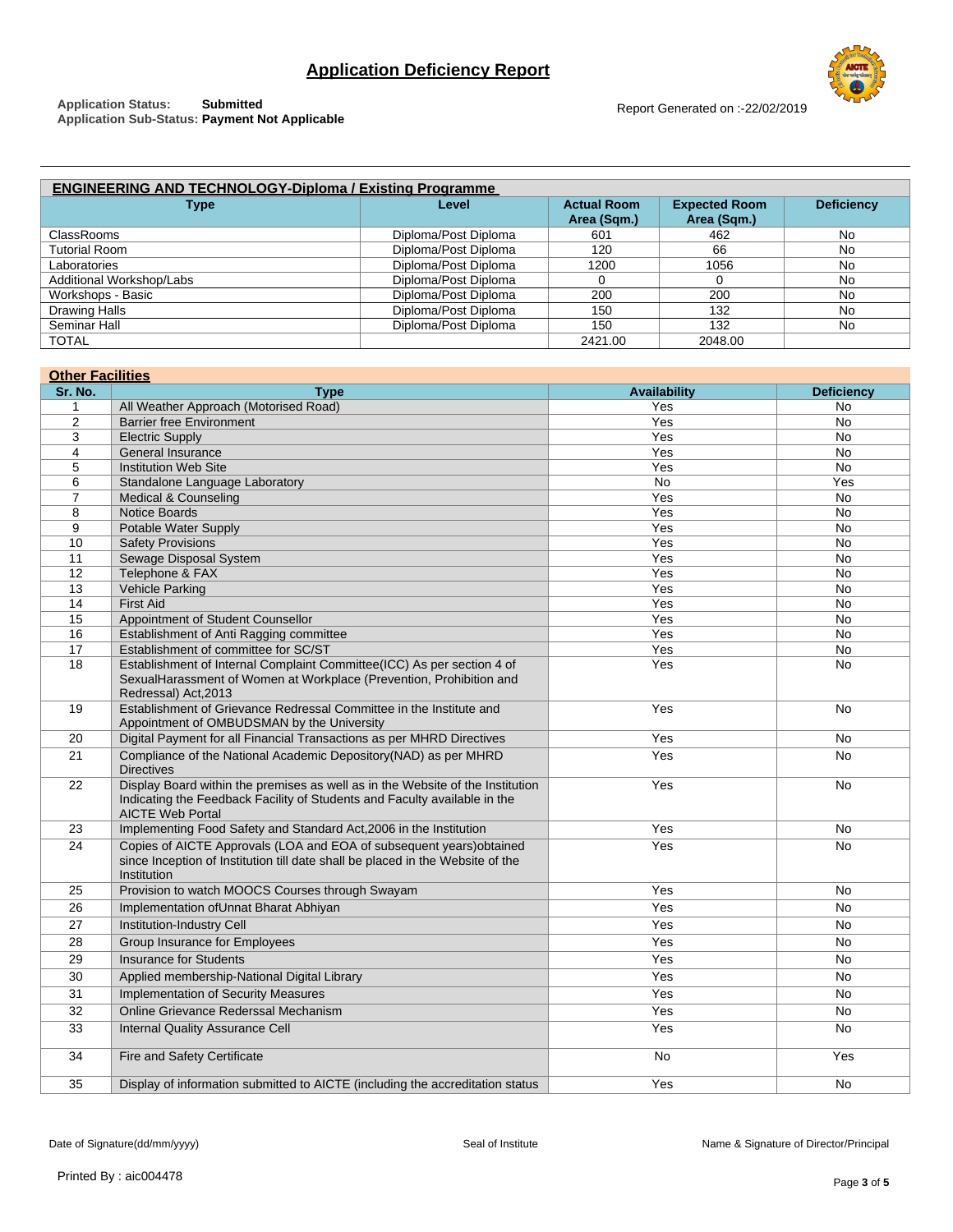

#### **Application Status: Submitted Application Sub-Status: Payment Not Applicable**

Report Generated on :-22/02/2019

|    | and Board of Governors) along with mandatory disclosures in the Web site<br>of the Institution                                                                                                 |           |           |
|----|------------------------------------------------------------------------------------------------------------------------------------------------------------------------------------------------|-----------|-----------|
| 36 | Sports facilities                                                                                                                                                                              | Yes       | No        |
| 37 | Group Accident Policy to be provided for the employees                                                                                                                                         | <b>No</b> | Yes       |
| 38 | Efforts to encourage Final Year students to appear GATE examination                                                                                                                            | Yes       | No        |
| 39 | Auditorium                                                                                                                                                                                     | <b>No</b> | Yes       |
| 40 | Display of Course(s) and "Approved Intake" in the Institution at the entrance<br>of the Institution. Course(s) taken through duly recognized MOOCs shall be<br>used as Supplementary Course(s) | Yes       | No        |
| 41 | Intellectual Property Right Cell                                                                                                                                                               | <b>No</b> | Yes       |
| 42 | Implementation of mandatory Internship policy for students                                                                                                                                     | <b>No</b> | Yes       |
| 43 | Implementation of teacher training policy                                                                                                                                                      | Yes       | <b>No</b> |
| 44 | Implementation of examination reforms                                                                                                                                                          | Yes       | <b>No</b> |
| 45 | Implementation of Startup Policy                                                                                                                                                               | <b>No</b> | Yes       |
| 46 | <b>Innovation Cell/Club</b>                                                                                                                                                                    | <b>No</b> | Yes       |
| 47 | <b>Media Cell</b>                                                                                                                                                                              | <b>No</b> | Yes       |
| 48 | Training and Placement Cell with budget allocation proof of 1% of the total<br>Institutional budget                                                                                            | <b>No</b> | Yes       |
| 49 | Participation in the National Innovation Ranking                                                                                                                                               | <b>No</b> | Yes       |
| 50 | Whether your Institution has introduced online Aadhar linked Biometric<br>attendance for regular faculty members?                                                                              | Yes       | No        |
| 51 | <b>Backup Electric Supply</b>                                                                                                                                                                  | Yes       | No        |

### **Note**

XX- No Rooms Available

DNA- Data Not Available / Insufficient Data

Blank Field-Data Not Entered

\* Laboratories required and Actual Number includes Total Number of Laboratories, Research Laboratories, and Additional WS/Labs for UG and PG courses, as applicable

^ Actual Number of Tutorial Rooms for Under Graduate includes the Number of Tutorial Rooms Available for PG, if applicable

\*\* Actual Number of Guest Rooms for Under Graduate includes the Actual Number of Guest Rooms Available for PG, if applicable

**\*\*\*** Actual Number of Kitchen for Under Graduate includes the Actual Number of Kitchen Available for PG, if applicable

\*\*\*Note :- All the Dates in the Report are in (dd/mm/yyyy) format